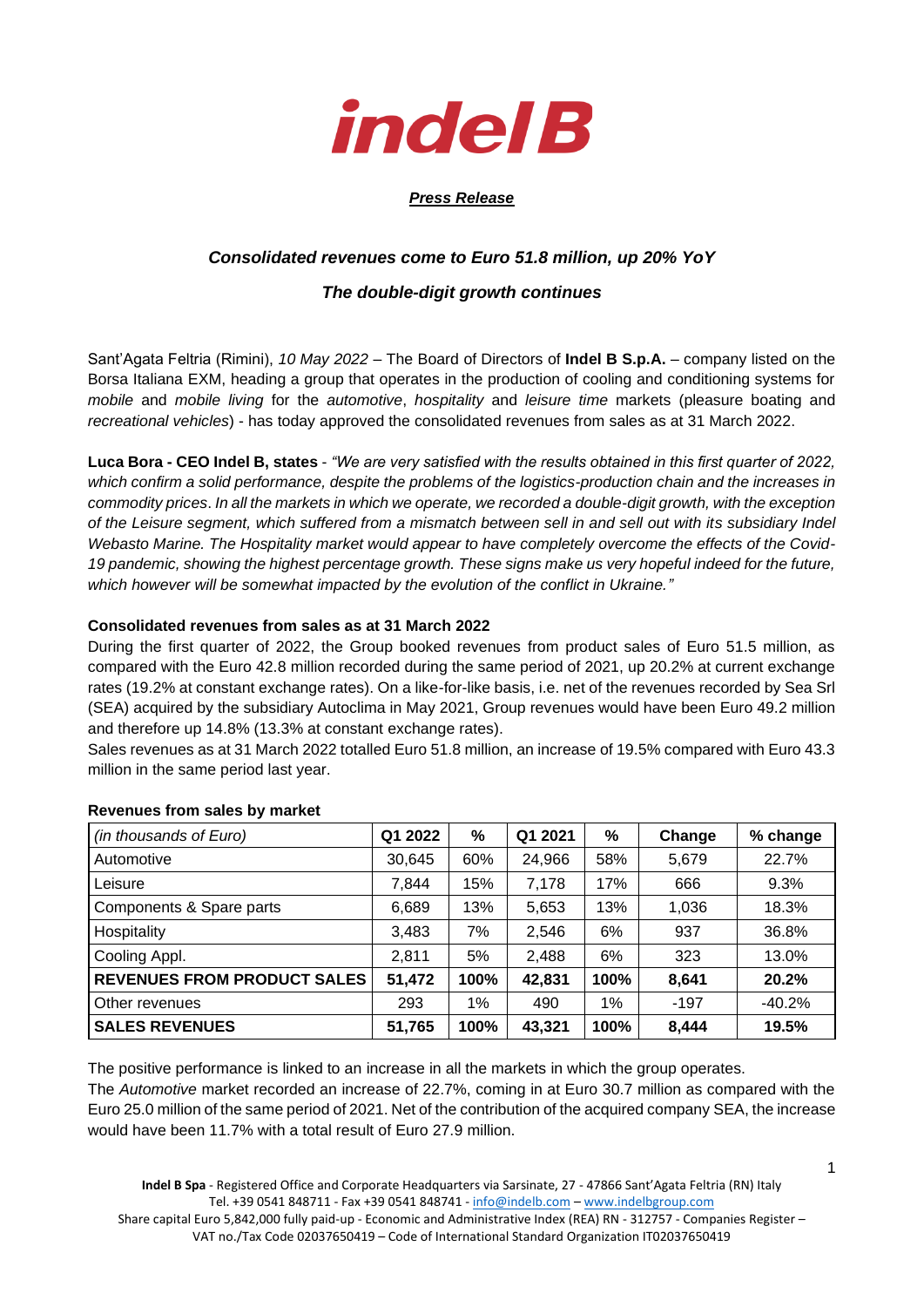The *Leisure* market recorded an increase of 9.3%, going from Euro 7.2 million in the first quarter of 2021 to Euro 7.8 million in the first quarter of 2022.

The *Components & Spare* market, whose increase of 18.3% is linked to the sale of components, goes from Euro 5.7 million in the first quarter of 2021 to Euro 6.7 million in the same period of 2022.

The *Hospitality* market recorded an increase of 36.8%, going from Euro 2.6 million in the first quarter of 2021 to Euro 3.5 million in the first quarter of 2022.

A positive trend was also recorded in the *Cooling & Appliance* market, which increased by 13.0% from Euro 2.5 million in the first quarter of 2021 to Euro 2.8 million in the first quarter of 2022, due to new projects related to refrigerators for storing milk and to the good performance of the wine storage cellar market.

As regards the sales channels, the OEM*<sup>1</sup>* (*Original Equipment Manufacturer*) channel booked revenues of Euro 25.3 million as compared with Euro 22.9 million during the first quarter of 2021, up 10.5% as a result of both the increase in *Automotive Truck* and the increase in the *Cooling & Appliance* market. Net of the contribution of the acquired company SEA, the increase would have been 5.2% with a total result of Euro 24.1 million.

The AM*<sup>2</sup>* (*After Market*) channel has booked revenues of Euro 18.8 million as compared with Euro 14.7 million during the first quarter of 2021, up 28.3%, mainly as a result of both the growth in the *Hospitality* and *Automotive* markets. Net of the contribution of the acquired company SEA, the increase would have been 17.8% with a total result of Euro 17.3 million.

Finally, the *Others* channel booked revenues of Euro 7.3 million as compared with Euro 5.2 million during the first quarter of 2021, up 39.6%.

On a geographic level, the Indel B Group has recorded an increase to revenues from sales in all the geographic areas in which it operates.

In *Europe*, revenues from sales are up 28.7%, going from Euro 21.4 million in the first quarter of 2021 to Euro 27.6 million in the same period of 2022, mainly due to the recovery and growth in the *Automotive OEM* and *Hospitality* markets. Net of the contribution of the acquired company SEA, the increase would have been 25.6% with a total result of Euro 26.9 million.

In *Italy*, revenues from sales are up 14.7%, going from Euro 12.7 million in the first quarter of 2021 to Euro 14.6 million in the same period of 2022, in particular in the *Automotive* and *Hospitality* markets. Net of the contribution of the acquired company SEA, the increase would have been 1.9% with a total result of Euro 13.0 million.

In the *Americas*, revenues from sales are up 7.2%, going from Euro 7.7 million in the first quarter of 2021 to Euro 8.2 million in the same period of 2022, mainly due to the rise in the *Automotive OEM* market.

In the *Rest of the World*, revenues from sales are up 6.8%, going from Euro 1.0 million in the first quarter of 2021 to Euro 1.1 million in the same period of 2022.

*Other revenues*, equal to Euro 0.3 million in the first quarter of 2022 (-40.2%), mainly relate to the re-invoicing of the cost of moulds to some *Automotive* customers and the recovery of transport costs.

*<sup>1</sup> OEM (Original Equipment Manufacturer) Customer segment that purchases third party manufacturer components specifically designed for use in the products sold or finished products, which are therefore marketed under their own brand. The OEM channel is transversal to all markets.* 

*<sup>2</sup> AM (After Market) Sales channel characterised by the manufacture of goods developed not according to customised projects commissioned on specific customer request, but rather intended for marketing under their own brand or under the "ISOTHERM" brand owned by Indel Webasto Marine, by Indel B.*